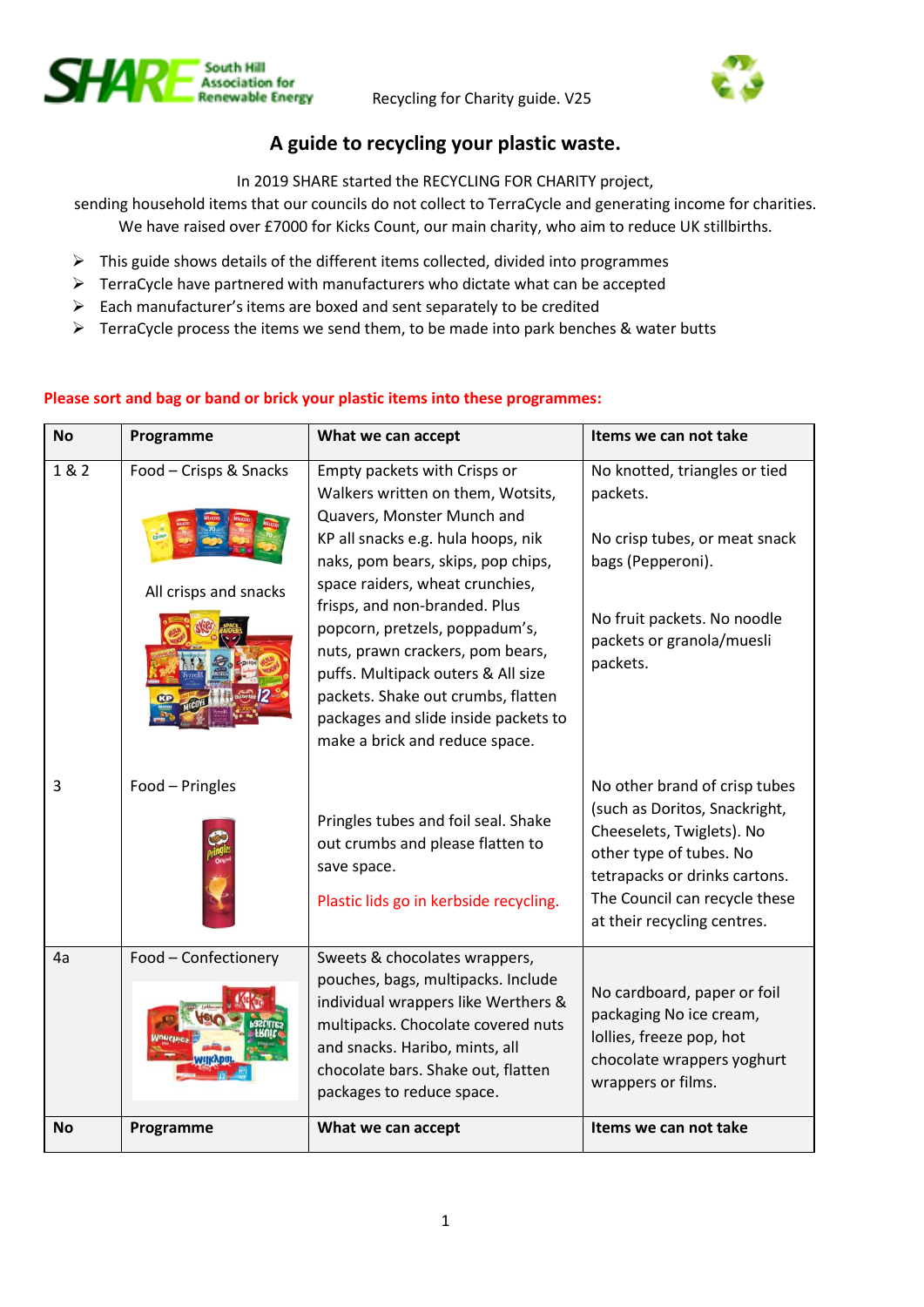



|      | Food-Ferrero                            |                                                                                                                                                                                                                                                                |                                                                                                                                                   |
|------|-----------------------------------------|----------------------------------------------------------------------------------------------------------------------------------------------------------------------------------------------------------------------------------------------------------------|---------------------------------------------------------------------------------------------------------------------------------------------------|
| 4b   |                                         | Ferrero Rocher brand boxes, foil (the<br>aluminium wrapper) & gold plastic<br>and clear trays                                                                                                                                                                  | No brown paper casings.<br>No other sweets or biscuits<br>trays                                                                                   |
| 5a   | Food - Cheese                           | All cheese packets, wrappers and<br>film. Clean and dry and keep flat.<br>Cheese nets & labels from Baby bel<br>wax and Cathedral city.<br>Keep Pilgrim's choice and Baby bel<br>separate from other cheese<br>packaging.                                      | No dirty or wet cheese<br>packaging. No squeezy cheese<br>tubes or cheese slice dividers.<br>No paper or cardboard.<br>No fruit & veg nets.       |
| 5b&c | Food- Bread plus                        | All Bread loaf bags, plus crumpets,<br>rolls, baps, bagels, wraps, thins,<br>plain brioche, pittas, pancakes<br>keep flat to save space. Turn bags<br>inside out to remove crumbs PLUS<br>Warburton waxy bread bags are a<br>different programme keep separate | No papery bags<br>Or combined paper and film<br>window bags                                                                                       |
| 6    | Food-Biscuits                           | Biscuits, crackers & cakes. Mini<br>Cheddars, Twiglets, rice crackers/<br>cakes, cereal & cake bars, hot cross<br>buns, muffins, croissants, Ryvita<br>crackers. & multipack wrappers.<br>Shake out crumbs, flatten and<br>"brick".                            | No drums, tubs, caddies, trays<br>and other hard plastics that<br>these snacks come in.                                                           |
| 8    | Personal care - Dental<br>2 programmes. | 1. Used toothbrushes, interdental<br>brushes, electric heads, floss<br>containers, floss sticks and plastic<br>packaging.<br>2. Toothpaste tubes can be cut.<br>Boxes are also included.                                                                       | No bamboo or battery brushes<br>Battery brushes are small<br>electrical waste at Council<br>recycling. No toothpaste<br>pumps or denture tablets. |
| 9a   | Personal Care - Garnier                 | Roll on and stick deodorants, all<br>plastic in hair dye kits, flexible tubes,<br>pots, personal care wipes packets,<br>Trigger sprays & hand pumps.                                                                                                           | No packets with baby wipes<br>written on them.<br>No glass, aerosols, paper or<br>cardboard.                                                      |
| 9b   | <b>Personal Care- Gloves</b>            | 1. Disposable latex, nitrile gloves,<br>vinyl polyethylene gloves.<br>2. Marigold brand of durable and<br>disposable gloves and packets                                                                                                                        | No look alike Marigolds.                                                                                                                          |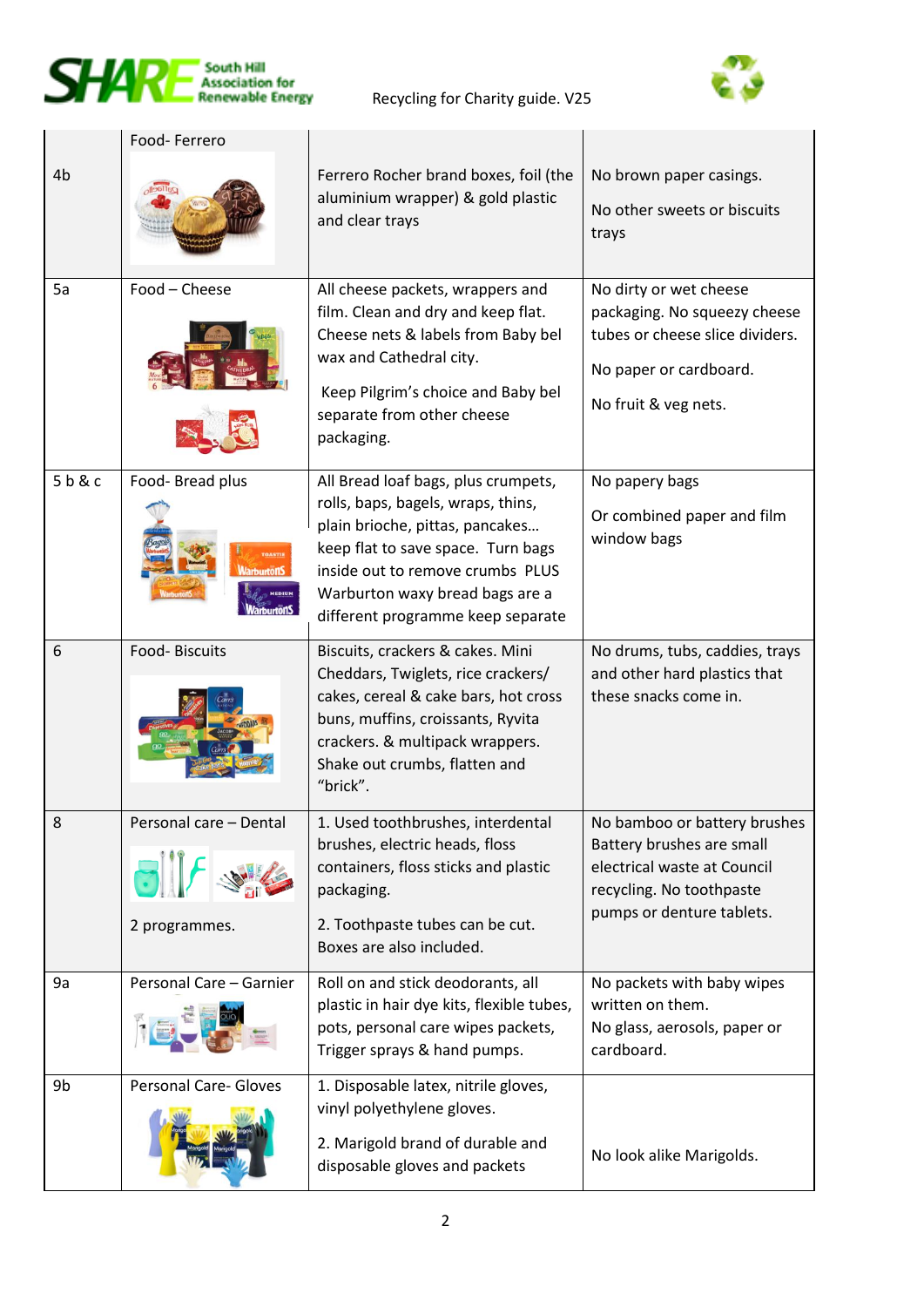



| 10a             | Home care-RB Hygiene                                 | Dishwasher tablet packets & plastic<br>tubs & the individual tablet wrap.<br>Cleaning product refills and cleaning<br>wipes packs from home care<br>products. Epsom salts, Soda crystals,<br>Carex refills, Dishwasher laundry<br>pods packets and tubs, dishwasher<br>salt bags.           | No sponge scourer packets.<br>No packets with baby wipes<br>written on them. No soap<br>packets. No aerosols or toilet<br>freshener packaging.<br>No hard plastic bottles. No<br>detergent measuring cups.<br>These can go in kerbside<br>recycling. |
|-----------------|------------------------------------------------------|---------------------------------------------------------------------------------------------------------------------------------------------------------------------------------------------------------------------------------------------------------------------------------------------|------------------------------------------------------------------------------------------------------------------------------------------------------------------------------------------------------------------------------------------------------|
| 10 <sub>b</sub> | Home care- air, home &<br>laundry                    | Plastic air fresheners, laundry<br>washing capsules and pods<br>packaging, flexible dishwasher tablet<br>packets, tinted fabric conditioner<br>bottles and caps, home cleaning<br>wipes packets and tubs.                                                                                   | No aerosols, glass air<br>freshener cartridges,<br>transparent plastic bottles and<br>caps, no tumble dryer sheets<br>from other brands. No packets<br>with baby wipes written on<br>them.                                                           |
| 11              | Personal Care - Burts                                | Soft plastic & metallic plastic tubes<br>for gels, creams, lotions, ointments,<br>moisturisers. Cleaning wipes packets<br>used in personal care. Eye shadow<br>compacts, lip & cheek highlighter.<br>Mascara tubes and wands. Lipstick,<br>lip gloss and lip balms.                         | No glass, wood eye liner<br>pencils, packets with 'Baby<br>wipes' written on them.<br>No razors, send to Gillette<br>No items with large amounts<br>of product still in them.                                                                        |
| 12              | Kitchen drawer                                       | All pens, marker pens, empty<br>refillable plastic pencils, Tip-ex<br>bottles or other correction fluids,<br>empty plastic fountain pens.<br>All printer inkjet cartridges and ink<br>tanks.                                                                                                | No glue sticks, rubbers, rulers,<br>wooden pencils<br>No toner cartridges from laser<br>printers and photocopiers.                                                                                                                                   |
| 15              | Home care                                            | Aqua Optima water filters                                                                                                                                                                                                                                                                   | No other brands.<br>(other filters can be recycled<br>at Tesco).                                                                                                                                                                                     |
| 16a             | Kitchen drawer-<br>for<br><b>Hill Pony Resources</b> | All used intact stamps, from any<br>country, please leave 15mm around<br>the stamp edge Any currency, UK or<br>foreign banknotes and coins, both<br>current and obsolete.<br>Unwanted mobile phones, cameras,<br>sat navs, gadgets, MP3's, and tablet<br>computers. All jewellery/ watches. | No laptops, home phones, fax<br>machines, DVD players,<br>printers, modems or routers,<br>kitchen appliances, porcelain<br>or glass items or personal<br>grooming items (e.g.<br>straighteners, razors, hair<br>dryers etc).                         |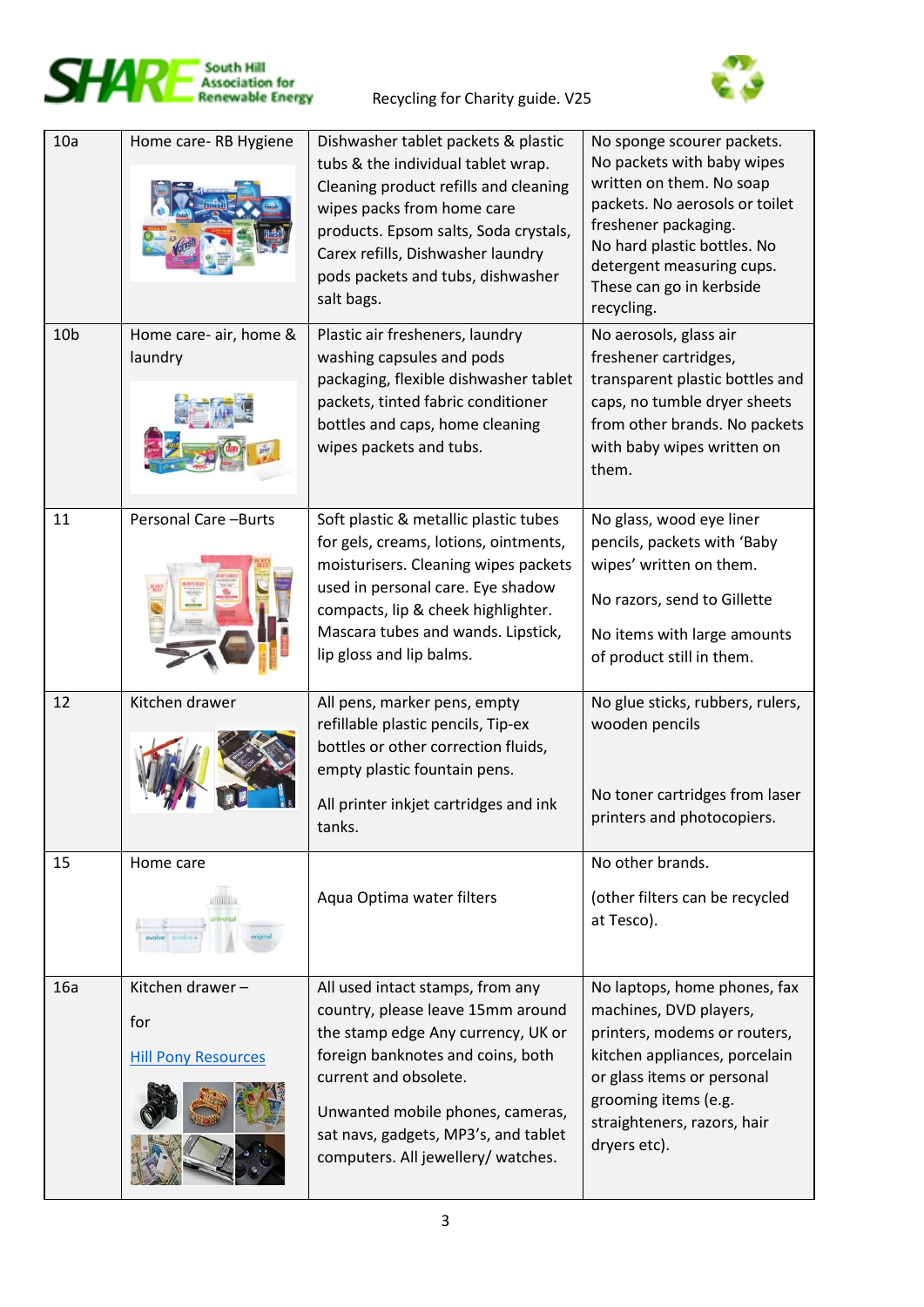



| 16c | Kitchen drawer-Animal<br><b>Free Research</b> | Music and Films on CDs and DVDs in<br>their cases<br>Plus broken cases and home-<br>recorded CD's can be recycled<br>through Devon Contract Waste We<br>collect these and pass them on. | No VHS, cassettes and<br>records.                                                                                                                      |
|-----|-----------------------------------------------|-----------------------------------------------------------------------------------------------------------------------------------------------------------------------------------------|--------------------------------------------------------------------------------------------------------------------------------------------------------|
| 18  | Food- Coffee packets<br><b>TAYLORS</b>        | Taylors and ALL brands of coffee in<br>plastic bags and sachets.<br>Coffee beans pouches, individual<br>coffee bag sachets, ground coffee<br>pouches, refill packs.                     | Pods can be recycled kerbside.                                                                                                                         |
| 19  | <b>Plastic Bottle Tops</b>                    | Chinese takeaway containers                                                                                                                                                             | For Devon Contract Waste will<br>be sent with PLASTIC SWEET<br>tubs like Roses, Celebrations<br>Hero's and Biscuit tubs like<br>Jacobs after Christmas |

### **Support**

- $\bullet$  Please bring your items to a pre-designated collection point on aday when the SHARE recycling trailer is visiting. The trailer has labelled bins, so separated items can be dropped off correctly.
- Attendance at the trailer allows you to meet with like-minded individuals and the opportunity to ask questions, e.g. why some items are **not accepted** and about **[council](#page-4-0)** and recycling in general.
- C Locations and dates of where the recycling project trailer can be found Callington, Delaware, St Dominick, Saltash, Liskeard, Pensilva, Launceston, South Petherwin and Tavistock can be found on our web page.
- There are also collection points in Saltash, Liskeard, St. Germans, Golberdon, Upton Cross, North Hill near L'Son, Coads Green, Tregadillick, Stoke Climsland, Launceston, Tavistock, Bude and SCRAPSTORE Plymouth, monitored by our volunteers. Contact us for details! [SHARE@south-hill.co.uk](mailto:SHARE@south-hill.co.uk)
- You can also join us on [facebook.com/groups/recycling.for.charity](file:///C:/Users/mikal/Documents/facebook.com/groups/recycling.for.charity) for regular updates!
- This guide **will change often,** please don't print, check back every monthly for updates.

Tesco, COOP, Sainsbury, Morrison stores are now accepting many of the packaging we can not, from frozen foods including ice cream wrappers, fresh fruit & veg bags, dried fruit packs, sugar, cellophane from cards and flowers, toilet roll packs, sauce packets, tea, rice and pasta bags, shrink wrap off cans, film off yogurt pots & outer wraps, film from meat & fruit trays, cereal & oats bags, bubble wrap and pet food and baby food pouches & pet biscuits & treats packets.

Pets at Home stores are accepting pet food pouches and bags now near us. Liskeard, Launceston, Plymouth...

#### We just hope that all this plastic is being recycled responsibly.

Reuse, Upcycle, Give away your items on free sites and selling on Facebook (e.g. look for the many Conserving Resources Associating People (C.R.A.P.) or 'free to collect' sites), charity shops or on [Gum Tree](https://www.gumtree.com/freebies/cornwall) or Ebay, [Freeads,](https://www.freeads.co.uk/cornwall/freestuff/) [Preloved.](https://www.preloved.co.uk/freeloved) Also local [Freegle,](https://www.ilovefreegle.org/) [Freecycle,](https://www.freecycle.org/) [Nextdoor.](https://nextdoor.co.uk/news_feed) Our local SCRAPSTORES take MANY items. For food items use th[e Olio app.](https://olioex.com/food-waste-in/united-kingdom/) Foodbanks and [Tamar Valley Food Community Food Project](https://www.facebook.com/groups/204546384501174/)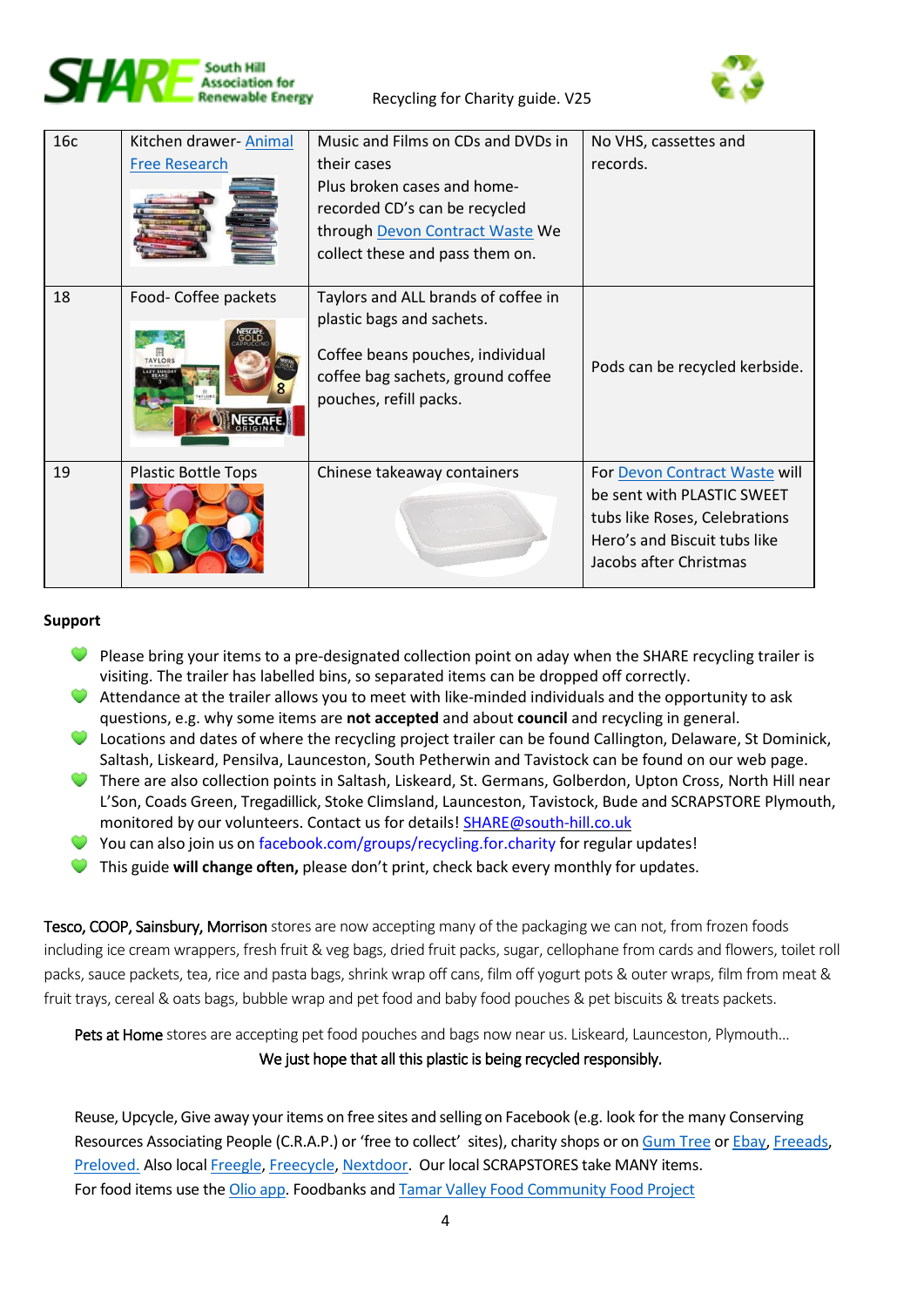



<span id="page-4-0"></span>Check what **your council** can recycle. Cornwal[l https://www.cornwall.gov.uk/rubbish-recycling-and-waste](https://www.cornwall.gov.uk/rubbish-recycling-and-waste/) West Devon Tavistock area <https://www.devon.gov.uk/wasteandrecycling> Plymouth <https://www.plymouth.gov.uk/binsrecyclingandwaste>

#### **Items that you can recycle elsewhere**

**Medicine Blister Packs** all our local SUPERDRUGS stores are now accepting these **Tetra packs, drinks cartons,** take to Recycling Centres at Liskeard & Launceston or kerbside Tavistock **Plastic tables, chairs, baskets, boxes** take to Recycling Centres at Liskeard, Launceston, Bude **Polystyrene,** large pieces can be taken to DSS Smith Plastics, Millbrook, Torpoint, PL11 3AX **Batteries,** Household types, are collected at Tesco stores, Launceston library…. **B&Q,** small electrical items, batteries, light bulbs, fluorescent tubes, plant pots. **Plant pots** most garden centres have a drop off point, but ask your neighbours on FB 1st **Declutter Tavistock** take unwanted items in good condition, inc. VHS tapes 07540 239151 **Collectrical Roborough,** white goods & electrical items in any condition [www.collectrical.co.uk](http://www.collectrical.co.uk/) **[Remote IT support & all electrical/electronic repairs ww.facebook.com/JustRecycleuk/](https://www.facebook.com/JustRecycleuk/) Devon Contract Waste** Commercial solutions and plastic furniture for sale. **Precious Plastics Plymouth & Tavistock** Plastic milk bottle tops. Drop off in Tavistock or Plymouth. **Britain Recycled Plastics** products for sale [https://britishrecycledplastic.co.uk](https://britishrecycledplastic.co.uk/) **Black plastic clothes hangers**, in store at TESCO **Disposable Face Masks, Morrisons stores Contact lenses** & foil/plastic packs Specsavers, Boots, Vision Express and some other opticians **Eye glasses.** Local LIONS clubs, collect at some GP Surgeries and opticians and Boots collect **Candles and Tea Lights** Dunelm Plymouth **Asthma inhalers** return to your pharmacy or TESCO Launceston have a collection bin by their pharmacy **Disposable Razors** order an envelope from Gillette [Recycle Razor Blades | Gillette UK](https://www.gillette.co.uk/recycle.list?fbclid=IwAR0ojHVebLPRBpo__eNszcCDbTT1hoc5kQcBUtibyL6QYzooPneKI79OsBc) **Razor blades and shaving heads** Free post to Philips[Recycled razor blades and shaving heads | Philips](https://www.philips.co.uk/a-w/about/shaving-recycling.html?fbclid=IwAR2Ly3H4_UScFlbg82D-RQCZBt-PseiexGwHeroEi9ehxSDdVhC_rFSwb2s) **Duvets, pillowcases, towels, small mattresses** [www.gablesfarm.org.uk](https://l.facebook.com/l.php?u=http%3A%2F%2Fwww.gablesfarm.org.uk%2F%3Ffbclid%3DIwAR1ZmrUsOK2f0ea32kzGCwnlblSFjxdo9vd_oXggjQb4SyQuBFbe950gySk&h=AT33en2oj3Iv303kNBEjqtKkAlosiXKvqP2hKln9SXnNOX26QS_1nApLzz9eq9IU0iC6LnbRC0X8xzqiKlet1LsFQ0dTJn6-EOtK3G_DoHgyT4wdSoGyEKRJkOOeXohmOMm0&__tn__=-UK-R&c%5b0%5d=AT1HevQWJ8Vbm92BhGC7POkHPYJCKxKs9GhMrOcB2zfU31tJ2Eo9dXjP4VmrECUFdQbbH9571YnVzugdiF6DKoJG8oe49fyNCX440v5TI4C3O7A07gV4iRHQHqC40WFtQ-VIoki7_sxefeg_3tNyQv4DBpTW-8oUi3dbAhujWl0mE__Vnsy-TBcqv-KpF1g-0LrjkUKjqqomGPrA-0ToiB2T7w0LWHw) or other kennels **Feather duvets** not suitable for pets bedding take to Dunelm or cushion stuffing or let birds use for nesting **Coffee Pods** [https://podback.org](https://podback.org/?fbclid=IwAR1TYm-OFf1WiFyrJS29CYXcgO3sjD7pjSn2hKm1GwGmQqyD1PlQtHqy4CM) or council recycling **Hairbrushes**, [www.tangleteezer.com](http://www.tangleteezer.com/)  **Bras,** Lanson Foodbank charity shop Newport bra bank **[www.brabanks.org.uk](http://www.brabanks.org.uk/)** o**r** [www.smallsforall.org](http://www.smallsforall.org/)

**Wetsuits** [Wetsuits from Wetsuits | Finisterre](https://finisterre.com/pages/wetsuits-from-wetsuits?fbclid=IwAR0zcszk1Ybset_hc03Z3Ztl_uUBgJkrApbznbGomFbG7G96KlL9ZbyC5ec) 



SHARE send around 25 boxes a month sized 60 x 60 x 50cm

If you would like to help with boxing up items, this happens on a regular basis and you're most welcome to come to the Golberdon Operations Garage (PL17 7LT) and join in the fun.